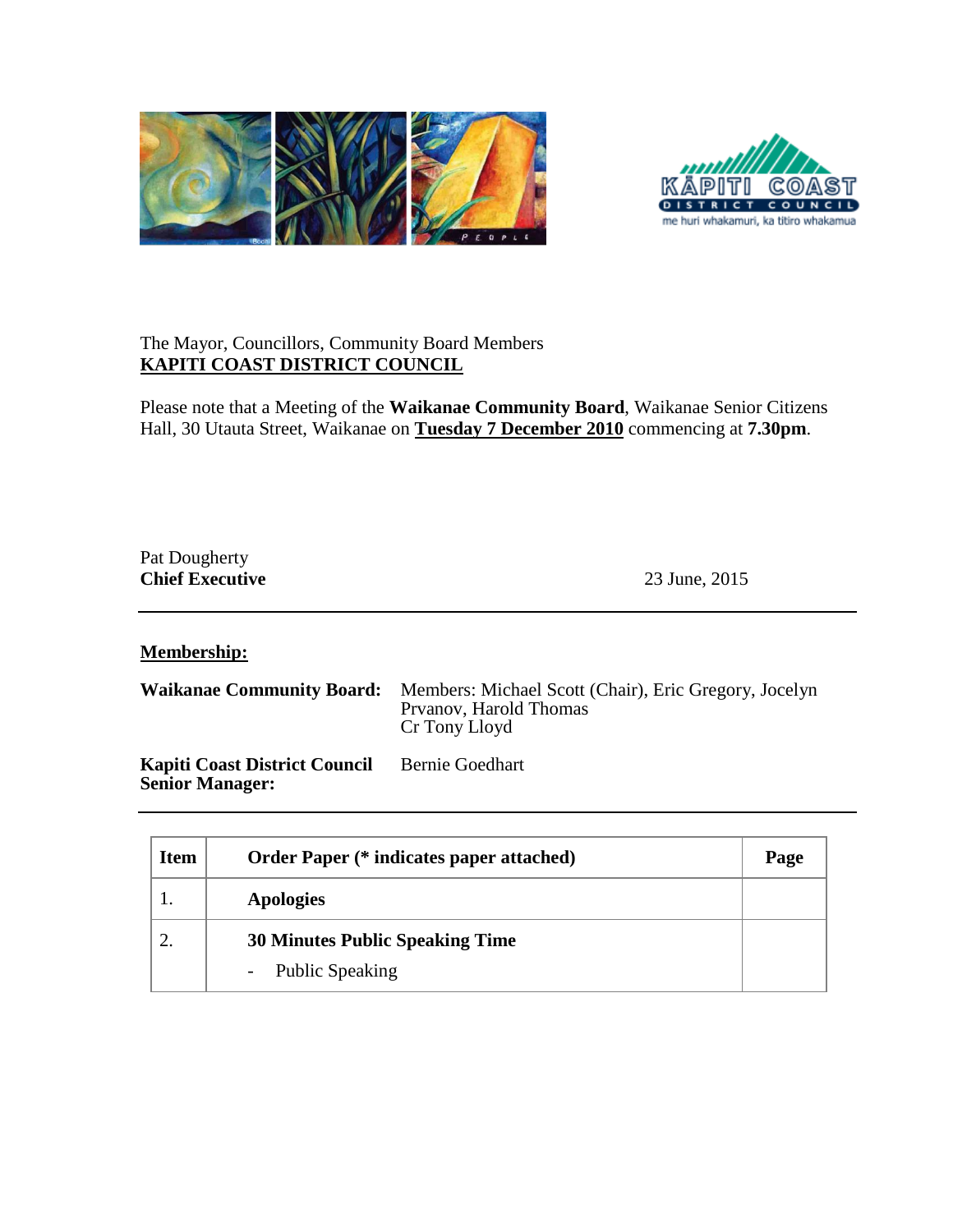| <b>Item</b> |        | <b>Order Paper</b> (* indicates paper attached)                                                                                                          | Page |
|-------------|--------|----------------------------------------------------------------------------------------------------------------------------------------------------------|------|
| 3.          |        | <b>Members' Business:</b>                                                                                                                                |      |
|             |        | (a)<br><b>Public Speaking Time Oral Submissions</b>                                                                                                      |      |
|             |        | Leave of Absence<br>(b)                                                                                                                                  |      |
|             |        | Matters of an Urgent Nature<br>(c)                                                                                                                       |      |
|             |        | Declarations of Interest<br>(d)                                                                                                                          |      |
|             |        | Chairperson's Business<br>(e)                                                                                                                            |      |
|             |        | (f)<br><b>Community Board Members Activities</b>                                                                                                         |      |
| 4.          | $\ast$ | <b>Considerations of Applications for Funding (CCI-10-083)</b>                                                                                           | 1    |
| 5.          |        | <b>Minutes</b>                                                                                                                                           |      |
|             | $\ast$ | - Confirmation of Minutes – 16 November 2010                                                                                                             | 33   |
|             |        |                                                                                                                                                          |      |
| 6.          | $\ast$ | <b>Appointment of Members of Focus Group for the</b>                                                                                                     | 39   |
|             |        | <b>Development of Pharazyn Reserve (AS-10-006)</b>                                                                                                       |      |
| 7.          | $\ast$ | <b>Draft Remuneration Proposal for Elected Members and</b><br><b>Expenses and Allowances Policy for the Period up until 30</b><br>June 2011 (FIN-10-081) | 42   |
|             |        | <b>Appendix A</b>                                                                                                                                        |      |
|             |        | Council Report – FIN-10-036                                                                                                                              |      |
|             |        | Appendix 1 to FIN-10-036                                                                                                                                 |      |
|             |        | Appendix 2 to FIN-10-036                                                                                                                                 |      |
|             |        | $-$ Option 2                                                                                                                                             |      |
|             |        | <b>Option 3</b>                                                                                                                                          |      |
|             |        | <b>Appendix 4</b>                                                                                                                                        |      |
|             |        | <b>Appendix 5</b>                                                                                                                                        |      |
| 8.          | $\ast$ | <b>Attendance at Community Board Conference Rotorua -</b>                                                                                                | 69   |
|             |        | May 2011 (CCI-10-063)                                                                                                                                    |      |
|             |        | <b>Appendix – Conference Programme</b>                                                                                                                   |      |
| 9.          | $\ast$ | <b>Call for Nominations for Elections for NZ Community</b><br><b>Board Executive Committee</b>                                                           | 83   |